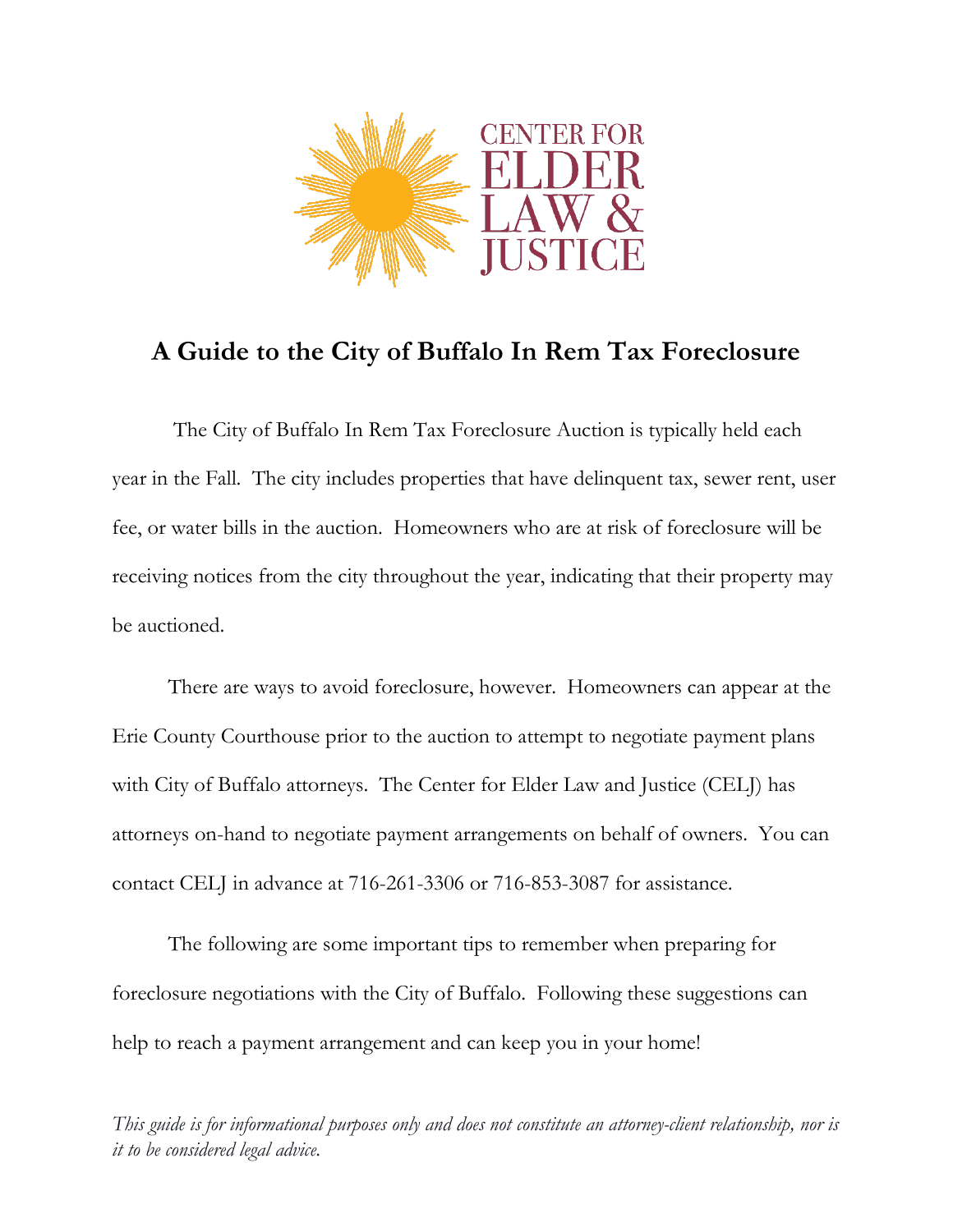**1. Save, Save, Save!** In order to reach a payment arrangement, homeowners have to offer a down payment that is due at the time of negotiation. Monthly payments will then become due until the balance is paid in full. The City of Buffalo currently offers two-year payment arrangements. The amount of your down payment and monthly payment should be proportionate to the amount that you are owing. Higher owing balances will require higher payments from the owner. It is important to begin saving immediately if you are at risk of foreclosure.

**2. Bring Necessary Documentation**. The City of Buffalo prefers to work directly with the homeowner. Also, any attorney that you may retain to negotiate on your behalf will want to speak directly with the owner as well. If you are Power of Attorney (POA) for a homeowner, be sure to bring the POA document to verify that you have the authority to negotiate on the owner's behalf. If the owner is deceased and you wish to negotiate a payment plan, you should bring documentation (ex: Death Certificate, Will) to show you have some type of interest in the property.

**3. Tell Your Story**. It is important to paint a narrative as to why you have fallen behind on your financial obligations and are in foreclosure. Whether it be the loss of a loved one, loss of a job, disability, or living on a very fixed income, it is beneficial to prove that you have a genuine hardship as well as the ability to meet your payment

plan obligations.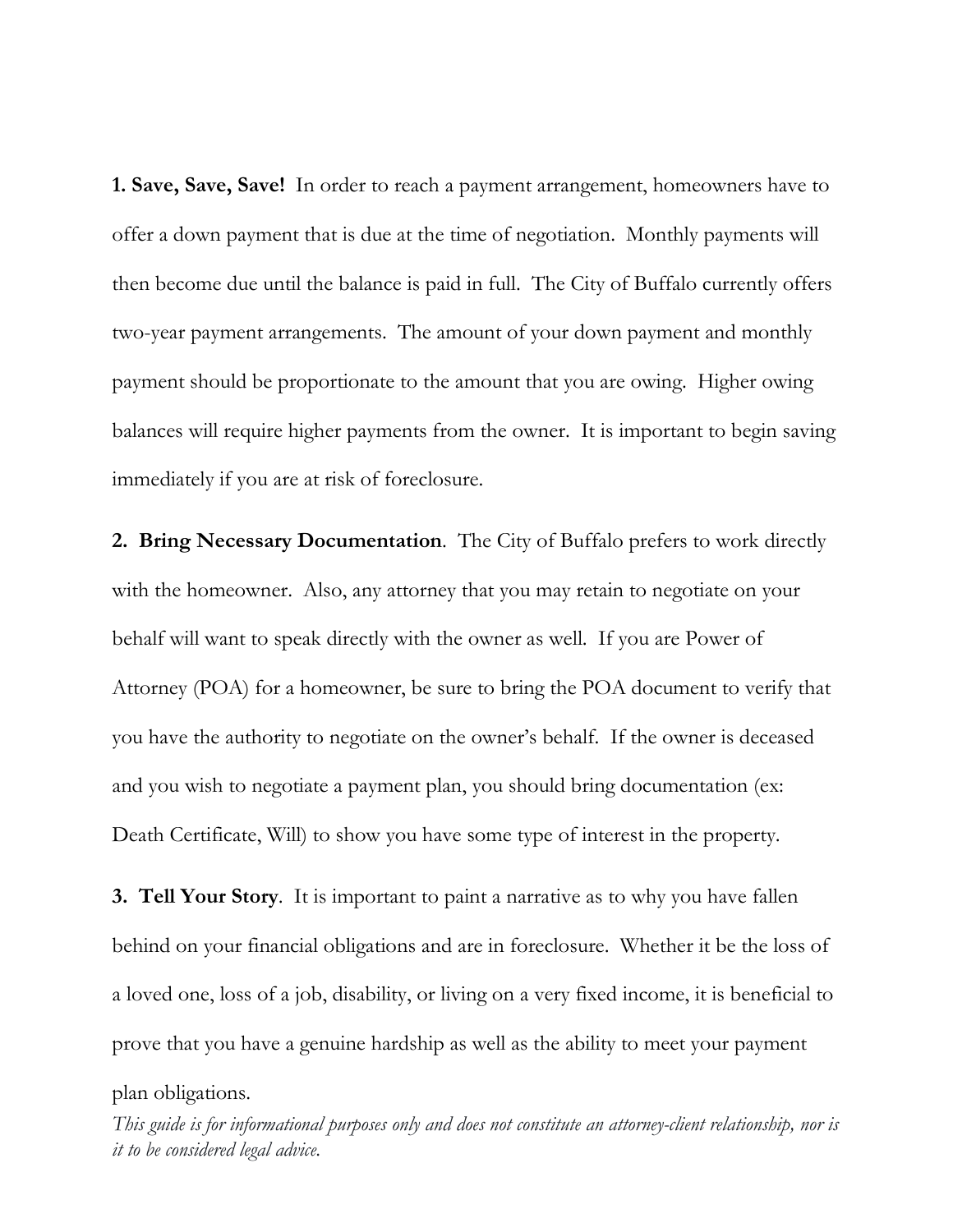The Center for Elder Law and Justice (CELJ) represents homeowners in negotiating payment plans with the City of Buffalo Law Department. These payment plans are required to have your property removed from the foreclosure auction list.

Homeowners may also appear in Court on dates designated by the City to negotiate payment plans on their own behalf. Keep in mind that each case is different and the number of times you have been in foreclosure as well as the amount of taxes, sewer rent, user fees, and water bills owed will determine whether you are eligible for a payment plan.

The tips listed on the page above show the need to present a strong case to the City of Buffalo when attempting to negotiate a payment plan. CELJ staff works with clients on completing the information on the page below to best present a client's case. If you choose to negotiate on your own behalf with the City Law Department, the following questionnaire and budget may help you better present your case.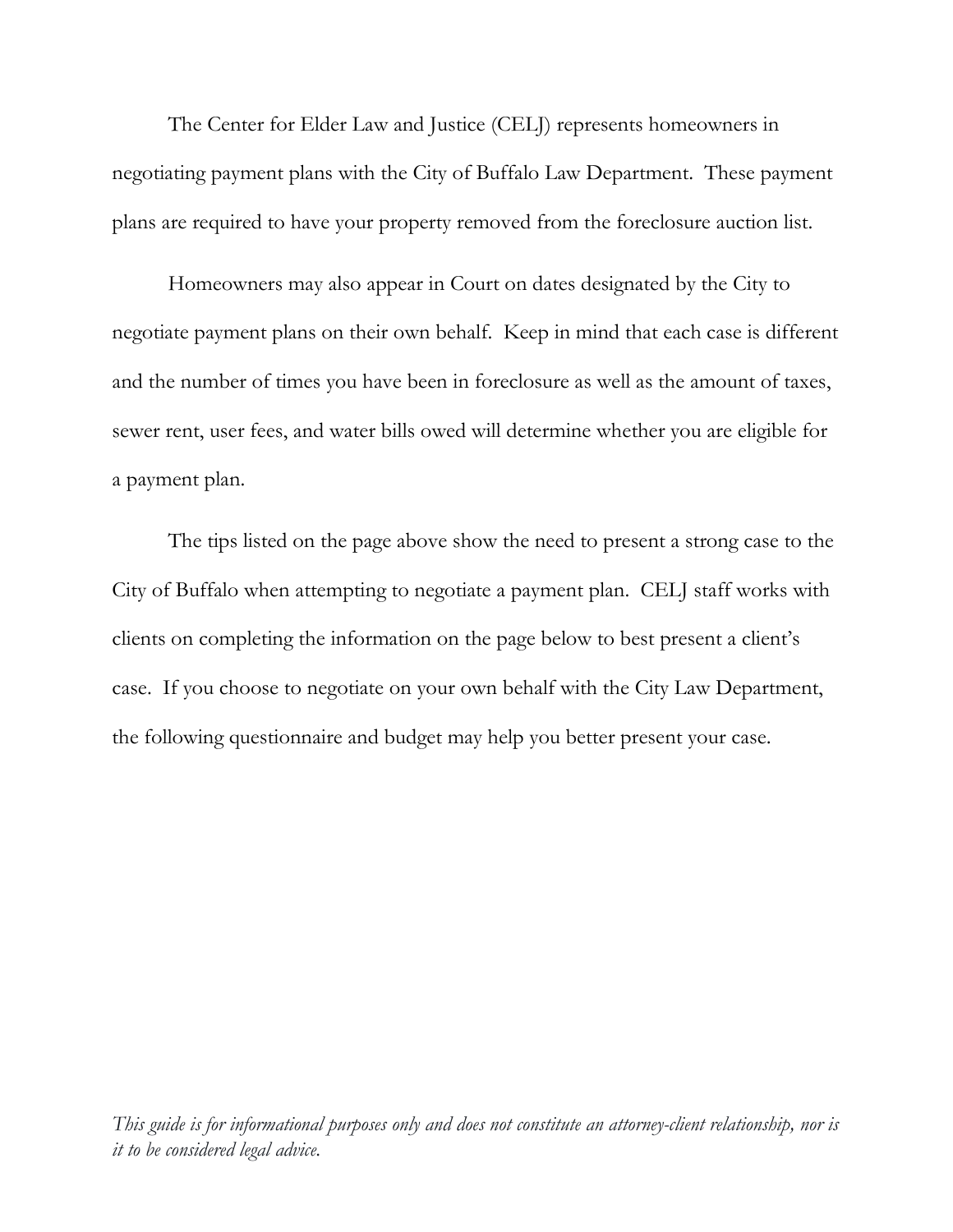### **CITY OF BUFFALO IN REM FORECLOSURE 2017**

#### **CLIENT REQUIRED INFORMATION: PROPERTY TAXES / FEES**

| In-Rem# ________________ Date of Birth____________________Last 4 of SS#:_______________                                                                                                                                                                                                               |
|-------------------------------------------------------------------------------------------------------------------------------------------------------------------------------------------------------------------------------------------------------------------------------------------------------|
| The years and amount of back taxes and fees owed are never waived or forgiven. Additionally,<br>a Foreclosure Fee is added to the amount owed and must be paid. NO TAXES OR FEES<br>ARE EVER FORGIVEN. THE ONLY NEGOTIATIONS ARE REGARDING HOW MUCH THE<br>DOWN-PAYMENT AND MONTHLY PAYMENTS WILL BE. |
|                                                                                                                                                                                                                                                                                                       |
| <b>CITY OF BUFFALO:</b>                                                                                                                                                                                                                                                                               |
|                                                                                                                                                                                                                                                                                                       |
| USER FEE: _______________________ DIV. OF WATER: ______________                                                                                                                                                                                                                                       |
| Do you own this property? _______ How Long have you owned the property? ________<br>Are you currently living at the property?______ How long have you lived there? _____<br>Is there a $1st$ or $2nd$ mortgage on the property? ________                                                              |
| Has this property or have you ever been involved in a City of Buffalo or Erie<br>County foreclosed action in the past? If yes, when? ____________________________                                                                                                                                     |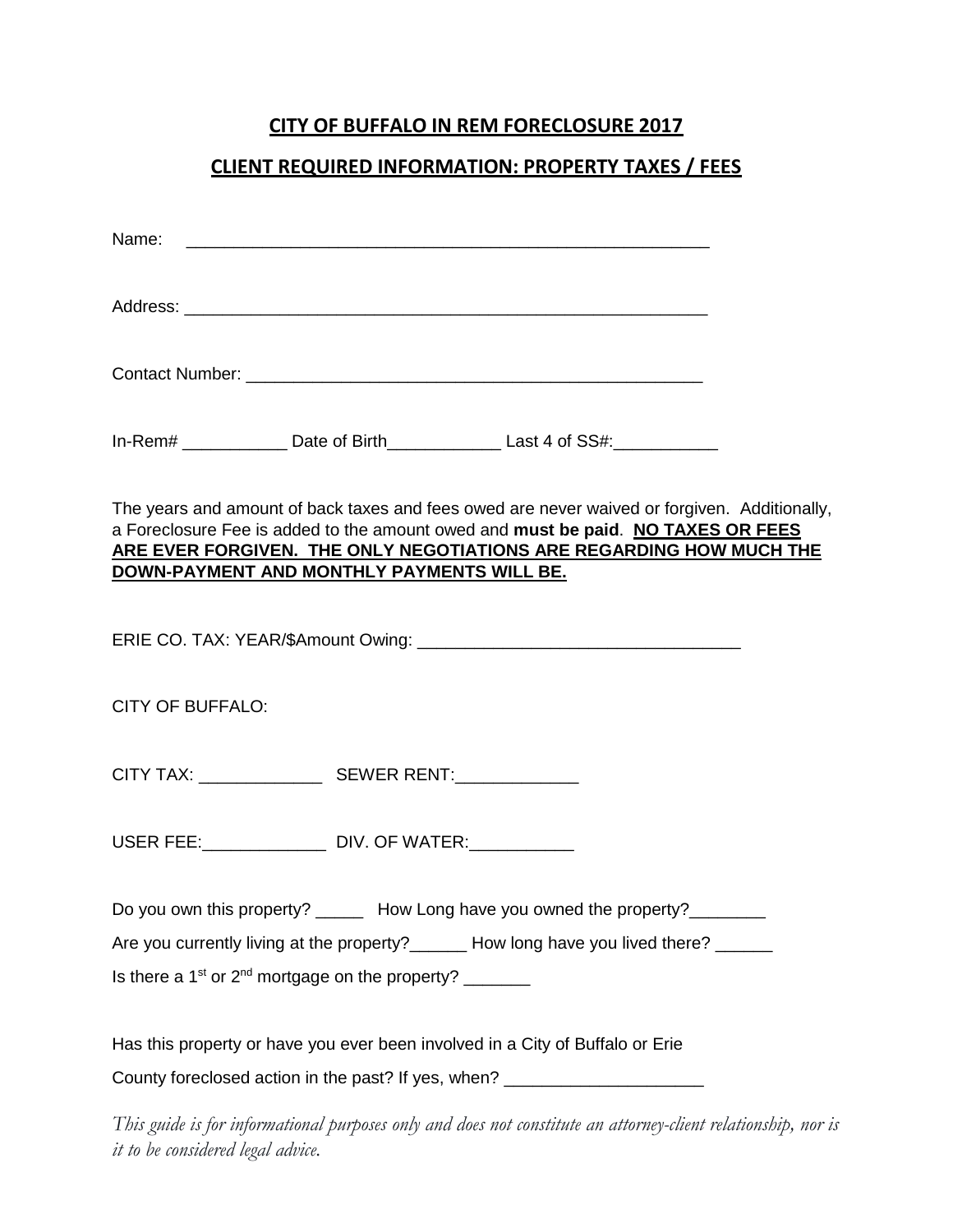What is the total household income; please indicate the sources of the income:

\_\_\_\_\_\_\_\_\_\_\_\_\_\_\_\_\_\_\_\_\_\_\_\_\_\_\_\_\_\_\_\_\_\_\_\_\_\_\_\_\_\_\_\_\_\_\_\_\_\_\_\_\_\_\_\_\_\_\_\_\_\_\_\_

\_\_\_\_\_\_\_\_\_\_\_\_\_\_\_\_\_\_\_\_\_\_\_\_\_\_\_\_\_\_\_\_\_\_\_\_\_\_\_\_\_\_\_\_\_\_\_\_\_\_\_\_\_\_\_\_\_\_\_\_\_\_\_\_

### **HARDSHIP STATEMENT:**

What is the reason you fell behind? i.e.(Loss of Employment, Divorce, Medical Expenses, illness, damage to property)

\_\_\_\_\_\_\_\_\_\_\_\_\_\_\_\_\_\_\_\_\_\_\_\_\_\_\_\_\_\_\_\_\_\_\_\_\_\_\_\_\_\_\_\_\_\_\_\_\_\_\_\_\_\_\_\_\_\_\_\_\_\_\_\_\_\_\_\_\_\_\_\_\_\_\_\_ \_\_\_\_\_\_\_\_\_\_\_\_\_\_\_\_\_\_\_\_\_\_\_\_\_\_\_\_\_\_\_\_\_\_\_\_\_\_\_\_\_\_\_\_\_\_\_\_\_\_\_\_\_\_\_\_\_\_\_\_\_\_\_\_\_\_\_\_\_\_\_\_\_\_\_\_ \_\_\_\_\_\_\_\_\_\_\_\_\_\_\_\_\_\_\_\_\_\_\_\_\_\_\_\_\_\_\_\_\_\_\_\_\_\_\_\_\_\_\_\_\_\_\_\_\_\_\_\_\_\_\_\_\_\_\_\_\_\_\_\_\_\_\_\_\_\_\_\_\_\_\_\_ \_\_\_\_\_\_\_\_\_\_\_\_\_\_\_\_\_\_\_\_\_\_\_\_\_\_\_\_\_\_\_\_\_\_\_\_\_\_\_\_\_\_\_\_\_\_\_\_\_\_\_\_\_\_\_\_\_\_\_\_\_\_\_\_\_\_\_\_\_\_\_\_\_\_\_\_ \_\_\_\_\_\_\_\_\_\_\_\_\_\_\_\_\_\_\_\_\_\_\_\_\_\_\_\_\_\_\_\_\_\_\_\_\_\_\_\_\_\_\_\_\_\_\_\_\_\_\_\_\_\_\_\_\_\_\_\_\_\_\_\_\_\_\_\_\_\_\_\_\_\_\_\_

\_\_\_\_\_\_\_\_\_\_\_\_\_\_\_\_\_\_\_\_\_\_\_\_\_\_\_\_\_\_\_\_\_\_\_\_\_\_\_\_\_\_\_\_\_\_\_\_\_\_\_\_\_\_\_\_\_\_\_\_\_\_\_\_\_\_\_\_\_\_\_\_\_\_\_\_ \_\_\_\_\_\_\_\_\_\_\_\_\_\_\_\_\_\_\_\_\_\_\_\_\_\_\_\_\_\_\_\_\_\_\_\_\_\_\_\_\_\_\_\_\_\_\_\_\_\_\_\_\_\_\_\_\_\_\_\_\_\_\_\_\_\_\_\_\_\_\_\_\_\_\_\_ \_\_\_\_\_\_\_\_\_\_\_\_\_\_\_\_\_\_\_\_\_\_\_\_\_\_\_\_\_\_\_\_\_\_\_\_\_\_\_\_\_\_\_\_\_\_\_\_\_\_\_\_\_\_\_\_\_\_\_\_\_\_\_\_\_\_\_\_\_\_\_\_\_\_\_\_ \_\_\_\_\_\_\_\_\_\_\_\_\_\_\_\_\_\_\_\_\_\_\_\_\_\_\_\_\_\_\_\_\_\_\_\_\_\_\_\_\_\_\_\_\_\_\_\_\_\_\_\_\_\_\_\_\_\_\_\_\_\_\_\_\_\_\_\_\_\_\_\_\_\_\_\_ \_\_\_\_\_\_\_\_\_\_\_\_\_\_\_\_\_\_\_\_\_\_\_\_\_\_\_\_\_\_\_\_\_\_\_\_\_\_\_\_\_\_\_\_\_\_\_\_\_\_\_\_\_\_\_\_\_\_\_\_\_\_\_\_\_\_\_\_\_\_\_\_\_\_\_\_ \_\_\_\_\_\_\_\_\_\_\_\_\_\_\_\_\_\_\_\_\_\_\_\_\_\_\_\_\_\_\_\_\_\_\_\_\_\_\_\_\_\_\_\_\_\_\_\_\_\_\_\_\_\_\_\_\_\_\_\_\_\_\_\_\_\_\_\_\_\_\_\_\_\_\_\_ \_\_\_\_\_\_\_\_\_\_\_\_\_\_\_\_\_\_\_\_\_\_\_\_\_\_\_\_\_\_\_\_\_\_\_\_\_\_\_\_\_\_\_\_\_\_\_\_\_\_\_\_\_\_\_\_\_\_\_\_\_\_\_\_\_\_\_\_\_\_\_\_\_\_\_\_

7. **For binding settlement purposes in this matter, what is a realistic range of an affordable down payment?** This **MUST** be correct. Make sure this payment is realistic and is an amount that you can pay up front to settle this matter.

**\$**\_\_\_\_\_\_\_\_\_\_\_\_\_\_\_\_\_\_\_\_\_\_\_\_\_\_\_\_\_\_\_\_\_\_\_\_\_\_\_

# **8.** "**For binding settlement purposes in this matter, what is a realistic range of an affordable monthly payment?** This **MUST** be correct. Make sure this payment realistically reflects an amount you can pay monthly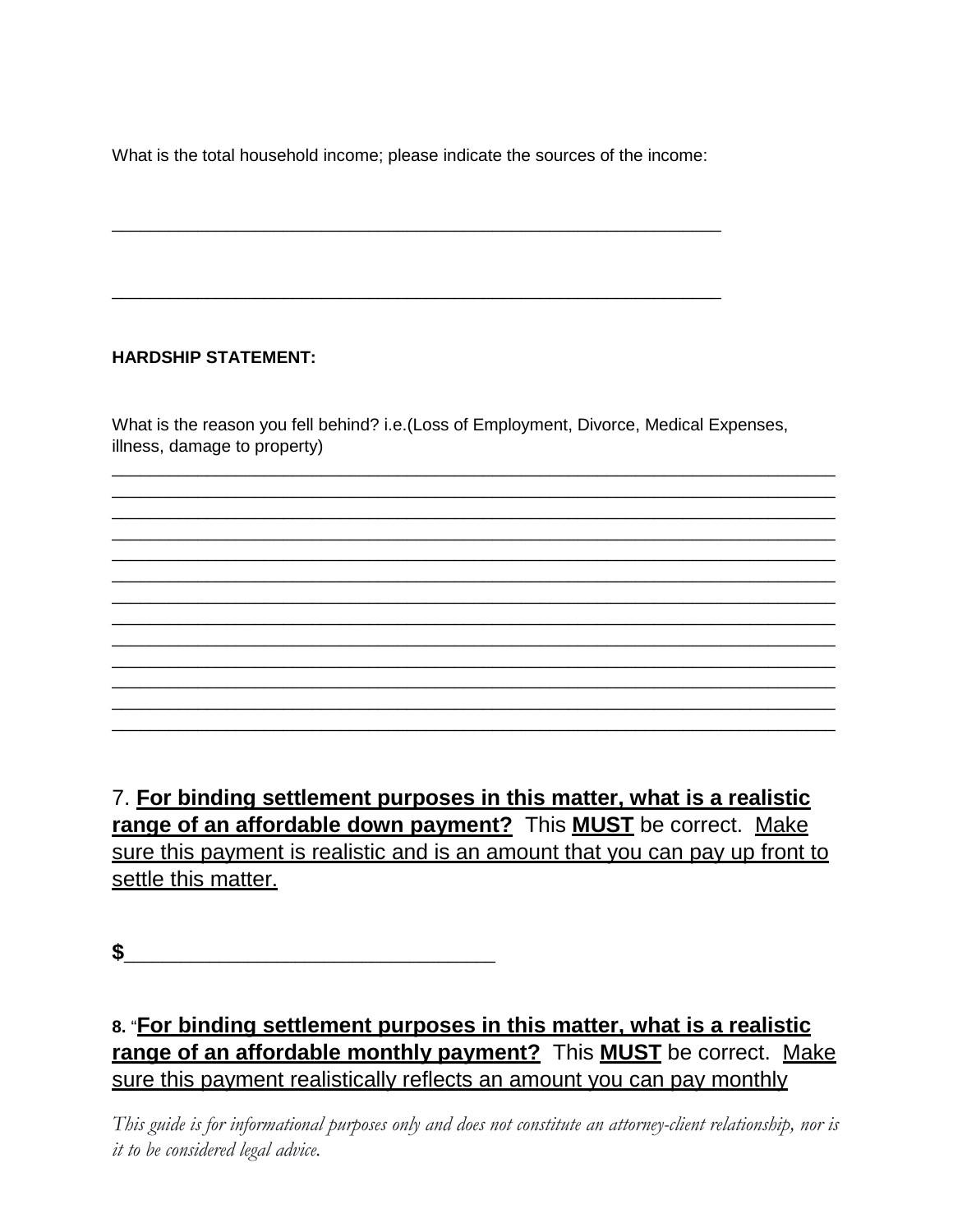towards the arrears only. You must also pay the current taxes and fees when they become due.

**\$**\_\_\_\_\_\_\_\_\_\_\_\_\_\_\_\_\_\_\_\_\_\_\_\_\_\_\_\_\_\_\_\_\_\_\_\_\_\_\_

**Negotiations with the City of Buffalo typically begin in October. When paying your down payment you must use either cash, certified check, or money order. NO PERSONAL CHECKS WILL BE ACCEPTED.**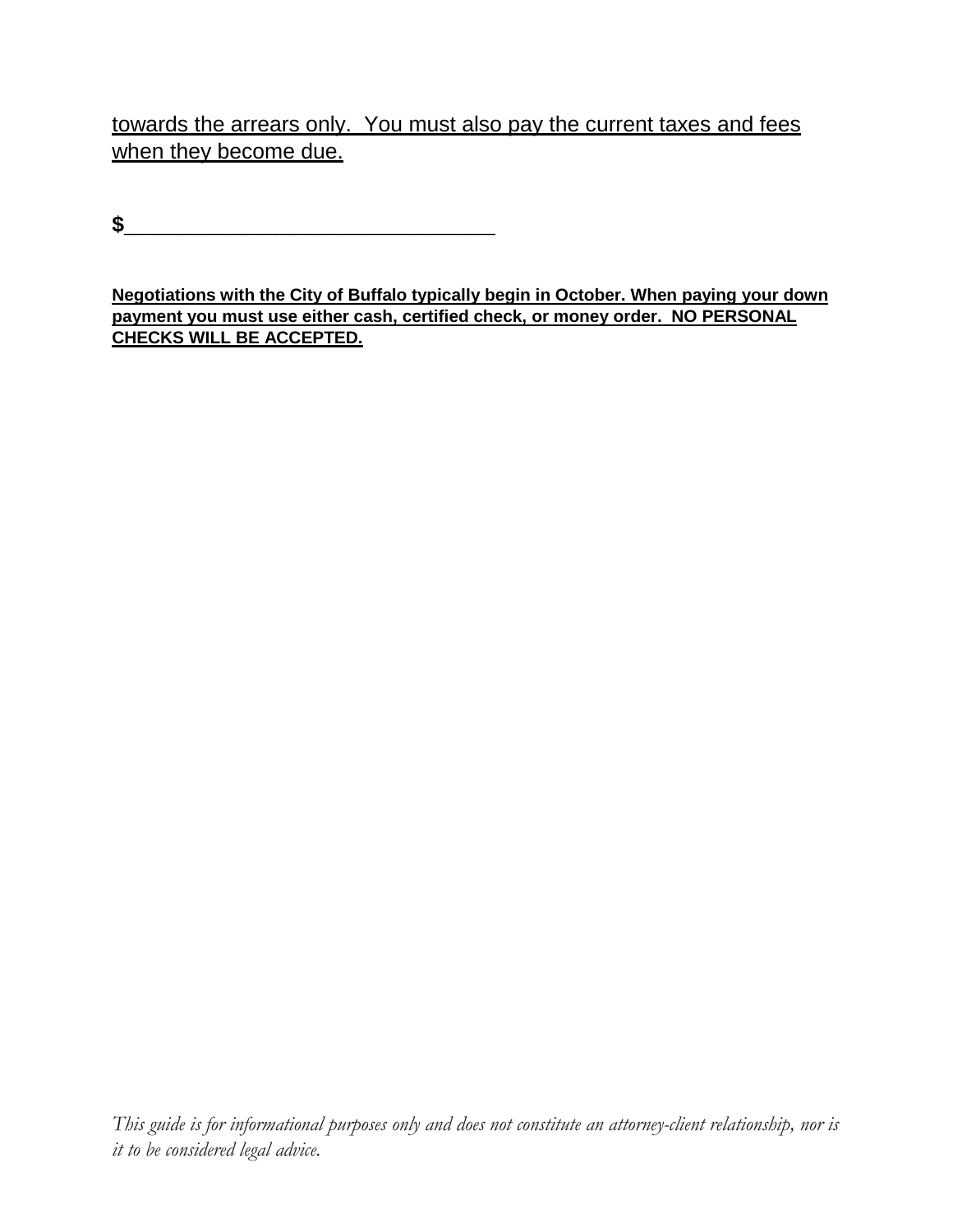#### **FINANCIAL STATEMENT FOR:**

| <b>INCOME:</b>                    | \$ AMOUNT      |  |
|-----------------------------------|----------------|--|
| <b>Social Security Retirement</b> | $\blacksquare$ |  |
| <b>SSI</b>                        |                |  |
| <b>Employment</b>                 |                |  |
| <b>Pension</b>                    |                |  |
| <b>Rental Income</b>              |                |  |
| <b>Stocks/Bonds/Annuity</b>       |                |  |
| <b>Other: Specify:</b>            |                |  |
| <b>TOTAL</b>                      |                |  |

| <b>EXPENSES:</b>            | <b>\$ AMOUNT</b> |
|-----------------------------|------------------|
| <b>Home Mortgage</b>        |                  |
| <b>Home Insurance</b>       |                  |
| <b>Home Maintenance</b>     |                  |
|                             |                  |
| Gas                         |                  |
| <b>Electric</b>             |                  |
| Water                       |                  |
| Garbage                     |                  |
| Phone                       |                  |
| <b>Cell Phone</b>           |                  |
| <b>Cable</b>                |                  |
| Internet                    |                  |
|                             |                  |
| <b>Auto Payments</b>        |                  |
| <b>Auto Insurance</b>       |                  |
| <b>Auto Gas/Maintenance</b> |                  |